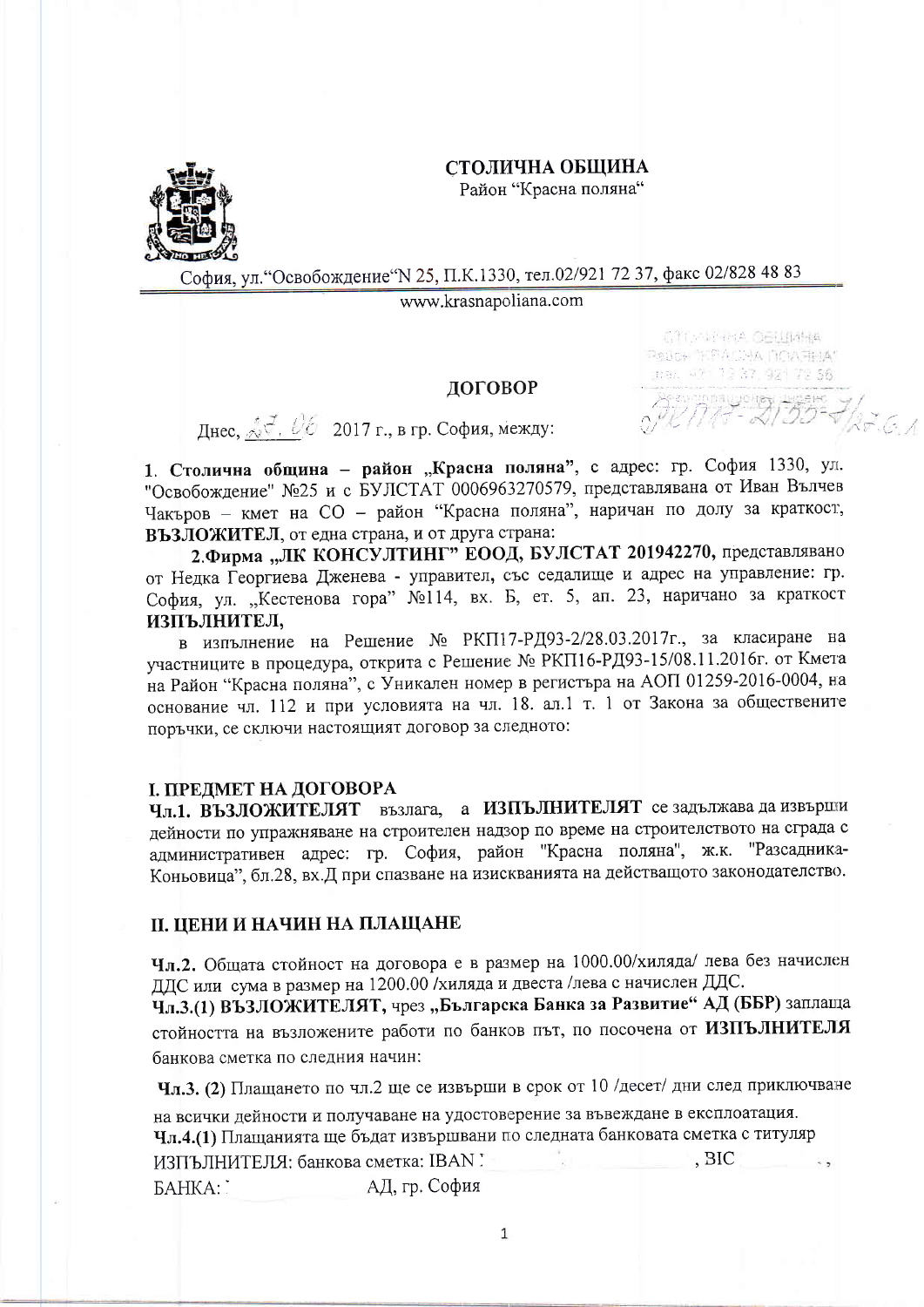Фактурата се изготвя на български език, в съответствие със Закона за счетоводството, ползаконовите нормативни актове и указания на МРРБ по Национална програма за енергийна ефективност на многофамилни жилищни сгради, като задължително съдържат следните реквизити:

Получател: Сдружение на собствениците "Сдружение-гр. София, община Столична, район "Красна поляна", ж.к. "Разсадника Коньовица", бл. 28, вх. Д"

БУЛСТАТ 176595128

Адрес: гр. София, П.К. 1330, р-н Красна поляна, ж.к. "Разсадника -Коньовица", бл. 28, вх. Д, ет. 4, ап. 98.

МОЛ: Оник Гарабет Пилибосян

Чл. 4.(2) Преведените средства от "Българска Банка за Развитие" АД, но неусвоени от ИЗПЪЛНИТЕЛЯ, както и натрупаните лихви, глоби и неустойки в изпълнение на настоящия договор подлежат на възстановяване по следната банкова сметка:

IBAN: BG67 NASB 9620 1010 8224 01, BIC: NASBBGSF, БАНКА: "Българска Банка за Развитие" АД

Чл.5. В случай, че сключените договори за целево финансиране по Националната програма за енергийна ефективност на многофамилните жилищни сгради между Кмета на СО и Българската банка за развитие се прекратят или Българската банка за развитие не финансира дейности частично или напълно по този договор, ВЪЗЛОЖИТЕЛЯТ не лължи каквото и да било плащане към ИЗПЪЛНИТЕЛЯ нито по време на изпълнение на договора, нито след изтичане на срока му.

#### СРОК НА ДОГОВОРА III.

Чл.6. (1) Срокът на договора е от датата на сключването му до въвеждане на обекта в експлоатация.

#### (2) Срокове за изпълнение на отделните дейности:

2.1. Срокът за изготвяне на окончателен доклад след подписване на констативен протокол обр.15 и внасяне на техническото досие в ДНСК или ДАГ за издаване Разрешение за ползване или Удостоверение за въвеждане в експлоатация е 7 /седем/ календарни дни.

## ІV. ПРАВА, ЗАДЪЛЖЕНИЯ И ОТГОВОРНОСТИ НА СТРАНИТЕ А. НА ВЪЗЛОЖИТЕЛЯ

Чл.7. ВЪЗЛОЖИТЕЛЯТ се залължава:

1. Да заплати цената на договора по реда и при условията на настоящия Договор.

Чл.8. Да представи на ИЗПЪЛНИТЕЛЯ сключения договор за строително-монтажни работи на обектите в тридневен срок от подписването му и подписва двустранни протоколи за възлагане, в срок от 7 дни след представянето им от ИЗПЪЛНИТЕЛЯ.

Чл.9. Да представя на ИЗПЪЛНИТЕЛЯ състава на екипа, отговарящ за контрола на обекта от страна на ВЪЗЛОЖИТЕЛЯ.

Чл.10. С подписването на този договор ИЗПЪЛНИТЕЛЯТ се счита упълномощен да представлява ВЪЗЛОЖИТЕЛЯ по сключения договор за строителство и да извършва договорените услуги, възложени писмено от ВЪЗЛОЖИТЕЛЯ.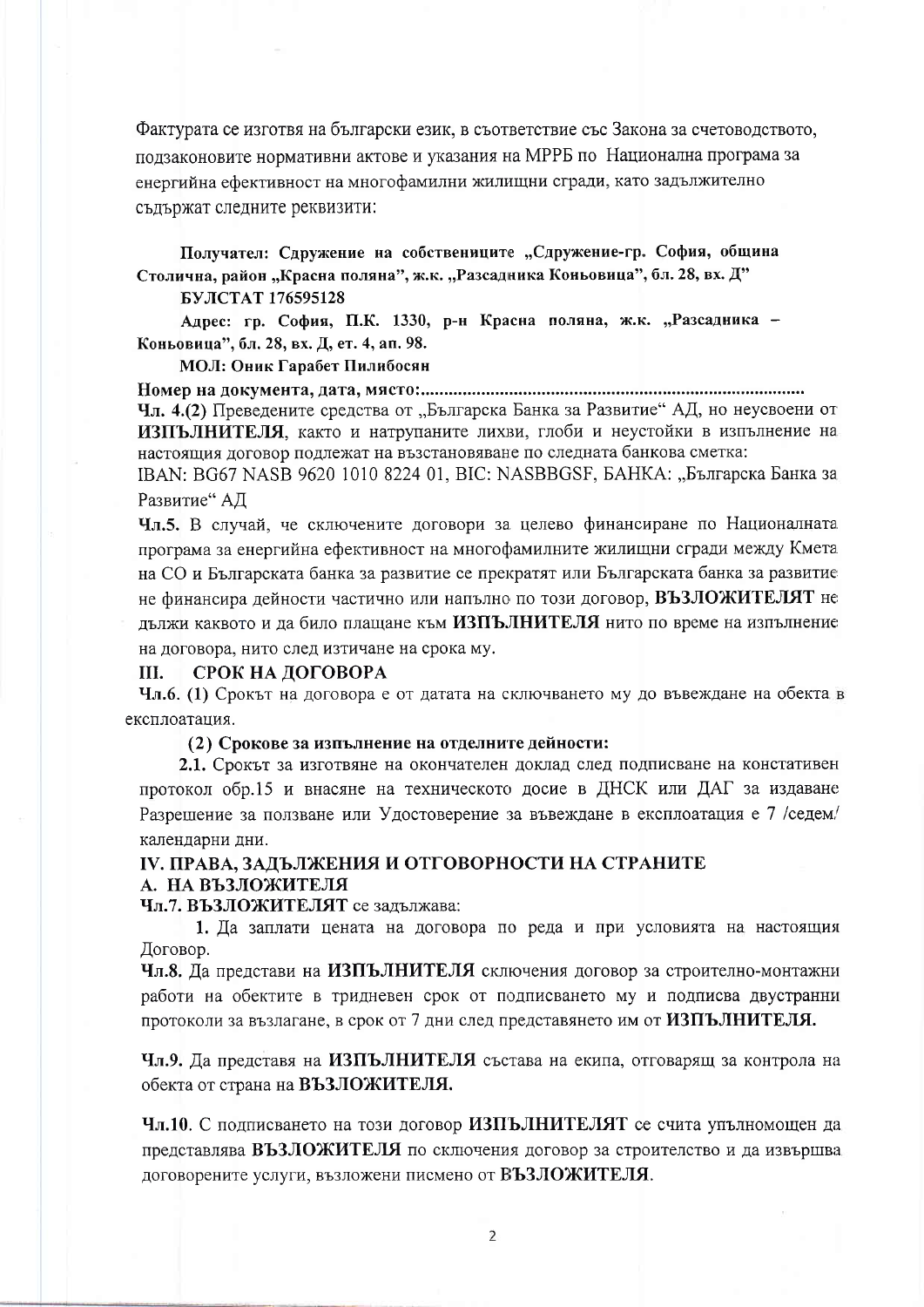# Б. НА ИЗПЪЛНИТЕЛЯ

### Чл. 11. ИЗПЪЛНИТЕЛЯТ се задължава:

(1) Да упражнява строителен надзор по време на строителството, съгласно чл. 166, ал.1, т.1 от ЗУТ (до издаване на Разрешение за ползване/Удостоверение за въвеждане в експлоатация), в следния задължителен обхват, регламентиран в чл.168, ал.1 от ЗУТ:

- законосъобразно започване на строежа;

- пълнота и правилно съставяне на актовете и протоколите по време на строителството;

- изпълнение на строежа съобразно одобрения инвестиционен проект и изискванията за изпълнение на строежа, съгласно нормативните актове и техническите спецификации за пожарна безопасност, опазване на околната среда по време на строителството;

- спазване на изискванията за здравословни и безопасни условия на труд в строителството;

- качество на влаганите строителни материали и изделия и съответствието им с нормите за безопасност:

- недопускане на увреждане на трети лица и имоти вследствие на строителството;

- оценката за достъпност на строежа от лица с увреждания;

- голност на строежа за въвеждане в експлоатация;

- контрол върху предварителния график за изпълнение на СМР.

(2) Да изготви и подписва всички актове и протоколи по време на строителството, необходими за оценка на строежите, съгласно изискванията за безопасност и законосъобразното им изпълнение, съгласно ЗУТ и Наредба №3/31.07.2003г. за съставяне на актове и протоколи по време на строителството.

(3) Да участва в откриването на строителната площадка и определяне на строителната линия и ниво за съответния строеж, в присъствието на лицата по чл. 223, ал. 2 от ЗУТ, при съставяне на необходимия за това протокол по Наредба №3 от 2003г. за съставяне на актове и протоколи по време на строителството.

(4) Да заверява Заповедната книга на строежа и писмено уведомяване в 7-дневен срок от заверката, компетентните органи в общинска администрация, РДНСК, РСПБС, Инспекция по труда.

(5) Да изпълнява функциите на координатор по безопасност и здраве за етапа на строителството съгласно чл.5, ал.3 от Наредба № 2 от 2004 г. за минимални изисквания за здравословни и безопасни условия на труд при извършване на строителни и монтажни работи.

(6) Да предоставя пред ВЪЗЛОЖИТЕЛЯ тримесечни отчети и окончателен отчет за извършения строителен надзор по време на изпълнение на строително монтажните работи, съдържащ: списък на основните дейности (видове работи) от строежа като цяло, за които е упражнен текущ строителен надзор, съставените документи (актове), както за възникнали проблеми (ако има такива) и съответно необходимите мерки за решаването им.

 $\overline{3}$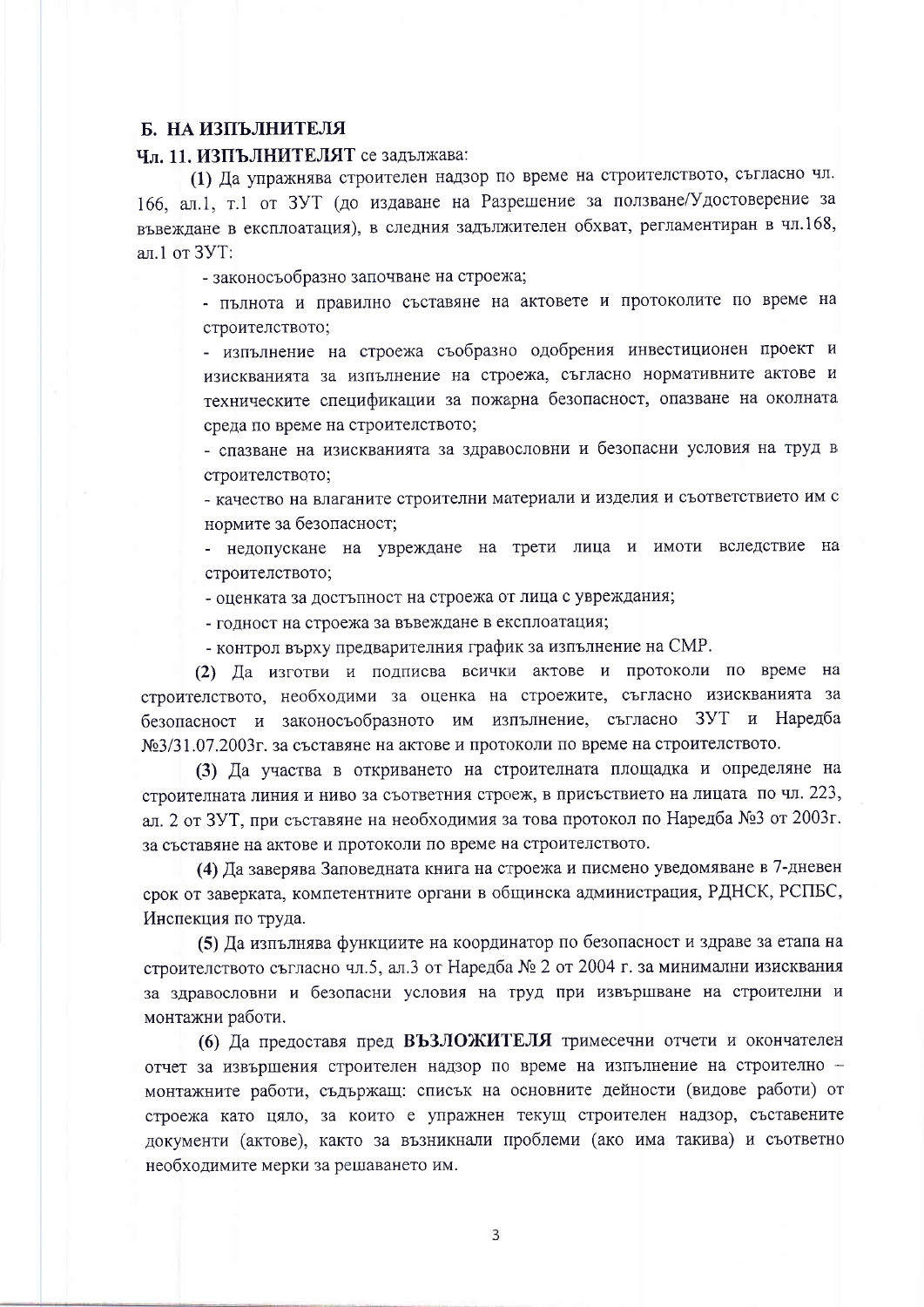(7) Да изготви Окончателен доклад за строежа, съгласно чл.168, ал.6 от ЗУТ, за издаване на Удостоверение за въвеждането му в експлоатация, включително всички видове технически и енергийни паспорти, съгласно Наредба № 5 от 2006 г. за техническите паспорти на строежите.

(8) Да внесе съответните окончателни доклади в Общинската администрация.

**ВЪЗЛОЖИТЕЛЯ**  $(9)$   $\text{Ia}$ интересите на зашитава максимално пред организациите, с които той е в договорни отношения.

(10) За СМР, подлежащи на закриване, изготвя и подписва актове за скрити работи. В противен случай, разплащането им ще бъде за сметка на ИЗПЪЛНИТЕЛЯ.

(11) Да не променя самоволно договорените видове работи без разрешение на ВЪЗЛОЖИТЕЛЯ. При необходимост в 3 /три/ дневен срок писмено да информира ВЪЗЛОЖИТЕЛЯ за непредвидени видове работи и представи Констативен протокол за одобряване от СО и разрешаване на изпълнението им.

Чл. 12. ВЪЗЛОЖИТЕЛЯТ изисква от ИЗПЪЛНИТЕЛЯ в срок до три дни сключването на договор за подизпълнение или на допълнително споразумение за замяна на посочен в офертата подизпълнител ИЗПЪЛНИТЕЛЯТ изпраща копие на договора или на допълнителното споразумение на ВЪЗЛОЖИТЕЛЯ заедно с доказателства, че са изпълнени условията по чл. 66, ал. 2 и ал. 11 ЗОП.

## **VI. УСЛОВИЯ ЗА ПРЕКРАТЯВАНЕ НА ДОГОВОРА**

Чл.13. Настоящият договор може да бъде прекратен:

1. С изтичане срокът на договора и/или изпълнение на предмета.

2. Преди изтичане срокът на договора:

2.1. По взаимно съгласие на страните;

2.2. При виновно неизпълнение на задълженията на ИЗПЪЛНИТЕЛЯ, с 10 (десет) дневно писмено предизвестие от изправната до неизправната страна;

2.3. При предсрочно прекратяване на договора за СМР;

2.4. При предсрочно прекратяване на договора за целево финансиране.

## **VII. НЕУСТОЙКИ И САНКЦИИ**

Чл.14. При неспазване на сроковете по чл.6, ал.2, т.1 и т.2, ИЗПЪЛНИТЕЛЯТ дължи на ВЪЗЛОЖИТЕЛЯ неустойка в размер на 0.5% на ден, но не повече от 10% от стойността на полагащия се строителен надзор за обекта без ДДС, която се удържа при окончателното му разплащане.

Чл.15. При неизпълнение на задълженията си по договора, неизправната страна дължи на изправната неустойките, причинените вреди и пропуснати ползи, съгласно изискванията на нормативните актове, регламентиращи отношенията на настоящия договор.

## **VIII. ОБЩИ РАЗПОРЕДБИ**

**Чл.16.(1).** Внесената гаранция за изпълнение, в размер на 4% /четири на сто/ от стойността на услугата без начислен ДДС, в размер на 40.00 (четиридесет) лева, се възстановява по номинал от ВЪЗЛОЖИТЕЛЯ в 30 (тридесет) дневен срок след въвеждане на обекта в експлоатация. В случаите по чл.13, т.2.2 и чл.14 гаранцията за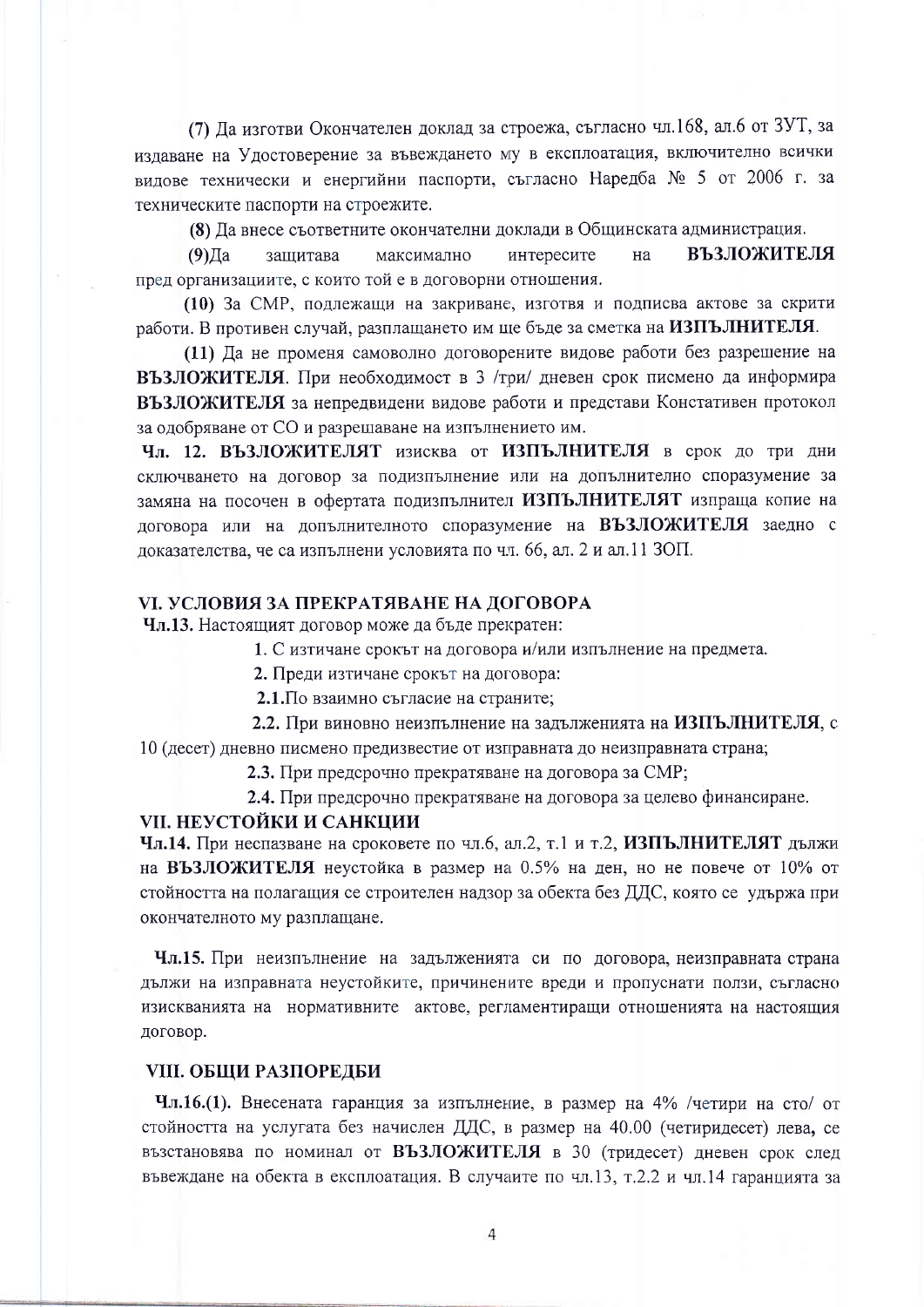изпълнение не се връща, а се усвоява от ВЪЗЛОЖИТЕЛЯ като неустойка за неизпълнение, като ВЪЗЛОЖИТЕЛЯТ има право да търси обезщетение за по-голям размер на претърпените вреди.

(2). При представяне на банкова гаранция за изпълнение, ИЗПЪЛНИТЕЛЯТ я поддържа валидна до въвеждане на обекта в експлоатация.

Чл.17. Споровете по тълкуването и изпълнението на този договор се решават по съдебен ред.

Чл.18. (1) Всички документи, съобщения и др. книжа, както комуникациите и плащанията между двете страни ще бъдат осъществявани на следните адреси банкови сметки:

ЗА ВЪЗЛОЖИТЕЛЯ: Адрес: гр. София, П.К. 1330, район "Красна поляна", ул. "Освобождение" № 25, Факс: 02 8284883, Тел: 02 9217237, E-mail: ip ivanova@abv.bg

ЗА ИЗПЪЛНИТЕЛЯ: Адрес: гр. София, ж.к. "Иван Вазов", ул. "Димитър Манов" №13-15, магазин 1, Тел.: 0877888309, Факс: 02 9503186, E-mail: m.stoikova@abv.bg, АД, гр. София, IBAN  $\hat{B}$ , BIC Банка:

(2) При промяна на адреса и/или банковата сметка, страната която ги е променила е длъжна да уведоми другата в 5 (пет) дневен срок от промяната.

Чл.19. За неуредените в този договор въпроси се прилагат Закона за задълженията и договорите и Търговският закон

Чл.20. Настоящият договор се състави в 2(два) еднообразни екземпляра - един за ВЪЗЛОЖИТЕЛЯ, един за ИЗПЪЛНИТЕЛЯ.

## ПРИЛОЖЕНИЯ:

1. Ценово предложение на изпълнителя.

2. Предложение за изпълнение на поръчката на изпълнителя.

**ВЪЗЛОЖИТЕЛ:** 

WHA. HIRODOL? BENSBERG - POCH X KE

mcBer 24  $200.78$ 

VIBRIT VAN CONTRACTES

**ИЗПЪЛНИТЕЛ:** 

ГЛ. СЧЕТОВОДИТЕЛ:.. Виолина Петкова

ЮРИСКОНСУЛТ:  $\mathscr{L}$ Pennza Vetarretin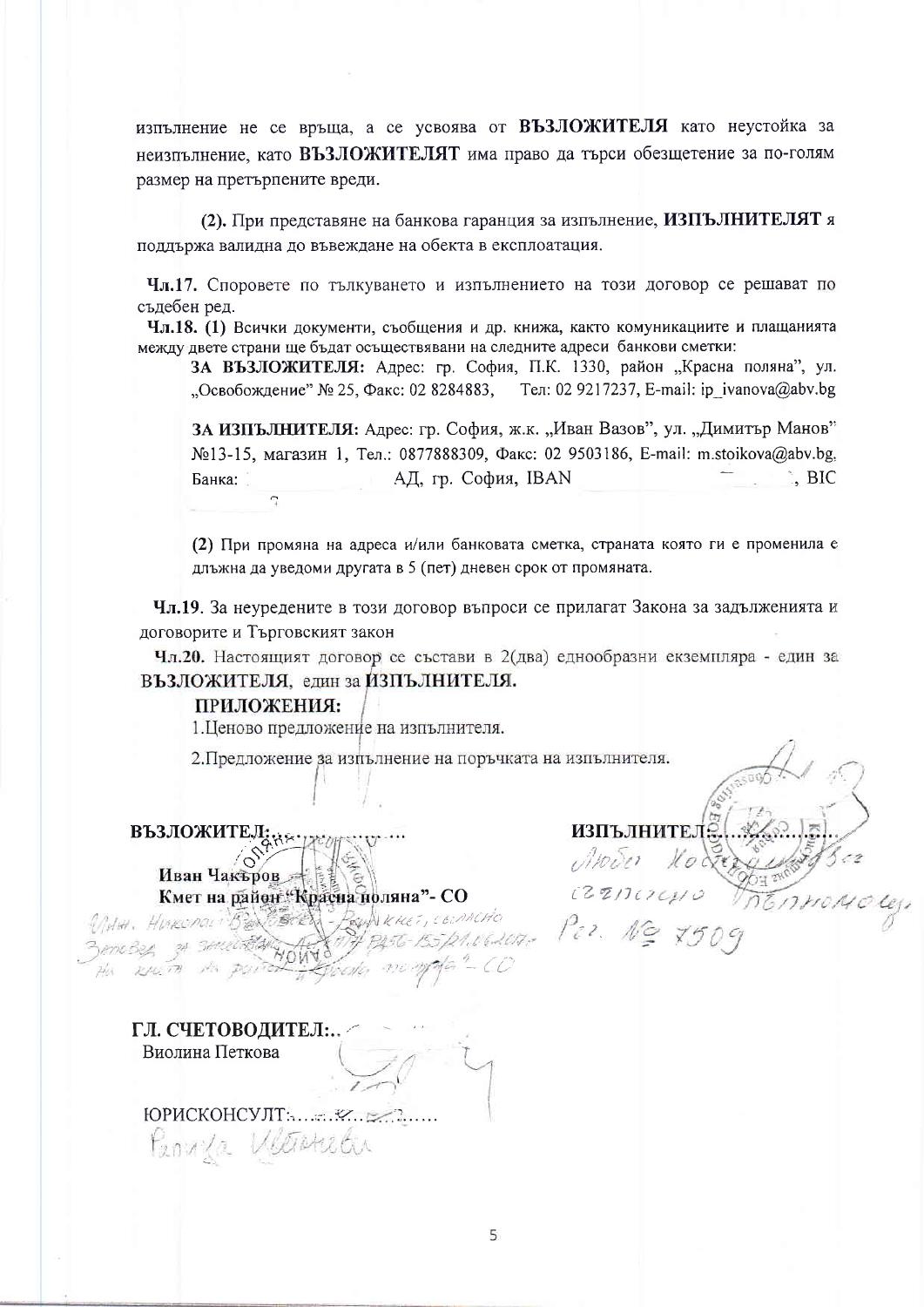# ОБРАЗЕЦ № 6А

## «ЛК КОНСУЛТИНГ» ЕООД

#### ЦЕНОВО ПРЕДЛОЖЕНИЕ

за участие в открита процедура за възлагане на обществена поръчка с предмет: "Обновяване за енергийна ефективност на многофамилна жилищна сграда на територията на Столична община, район "Красна поляна" по Обособена позиция №2 -Упражняване на строителен надзор по време на строителството на сграда с административен адрес: гр. София, район "Красна поляна", ж.к. "Разсадника-Коньовица", бл. 28, вх.Д.

След запознаване с документацията за участие в откритата процедура, предлагаме да изпълним поръчката съгласно документацията за участие при следните финансови условия:

Обша стойност на поръчката, без ДДС: 1 000 лв.

(словом) лв.

хиляда лева

Обща стойност на поръчката с ДДС:

1 200лв.

(словом) лв.: хиляда и двеста лева

Цената за изпълнение на договора е окончателна и не подлежи на увеличение, като посочената цена включва всички разходи по изпълнение на пълния обект на поръчката.

Плащането на Цената за изпълнение на договора се извършва при условията на договора за възлагане на обществена поръчка.  $1/111$ 

Дата: 02.12.2016г.

Подпис и печат: ..... (инж. Недка Дженева, управител

на «ЛК Консултинг» ЕООД)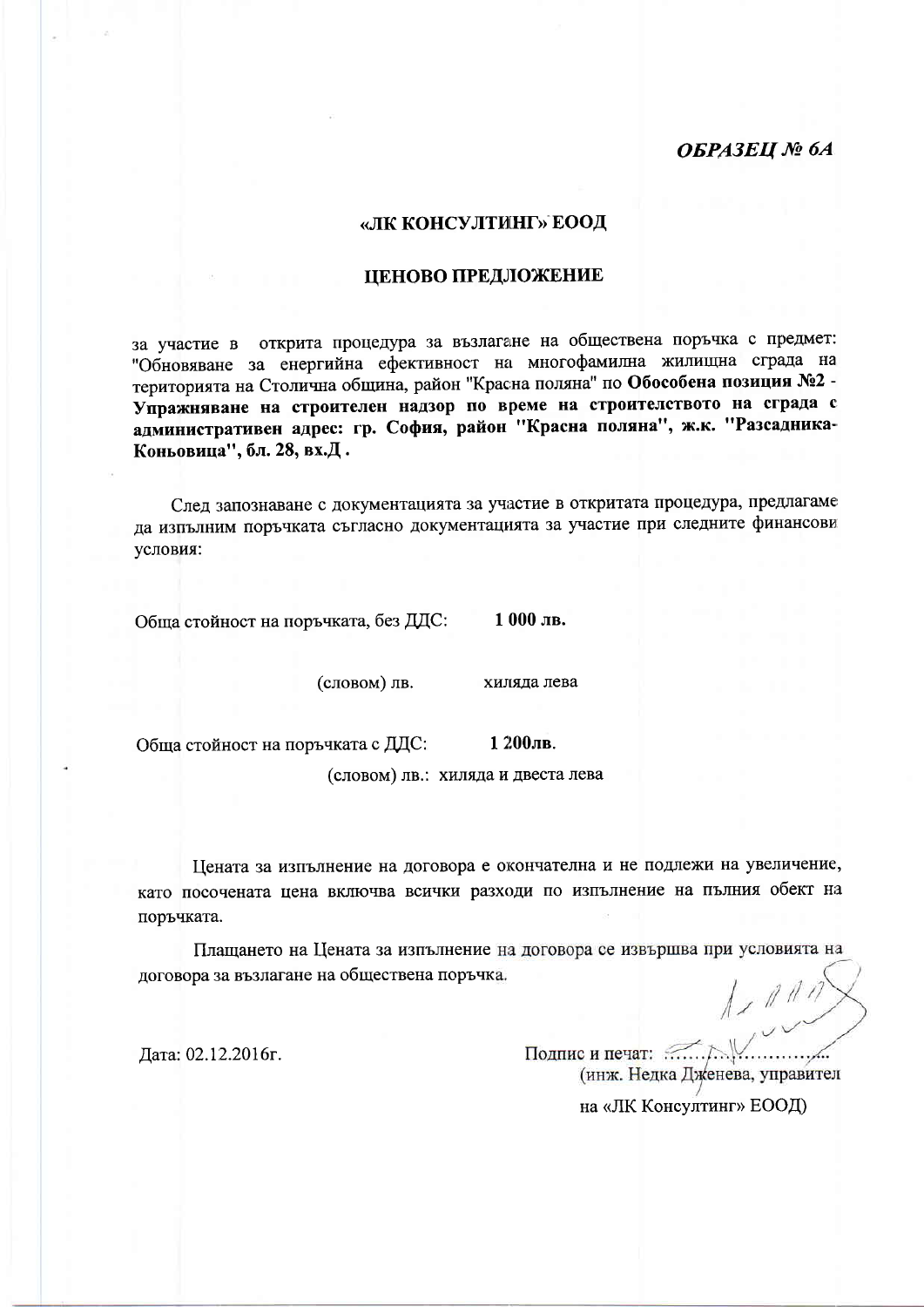# **OGPA3EII** Nº 1A

### »ЛК КОНСУЛТИНГ» ЕООД

# ПРЕДЛОЖЕНИЕЗА ИЗПЪЛНЕНИЕ НА ПОРЪЧКАТА

Долуподписаната инж. Недка Георгиева Дженева, в качеството си на управител на "ЛК Консултинг" ЕООД, ЕИК (БУЛСТАТ) 201942270, със седалище и адрес на управление гр. София, жк. "Стрелбище", ул. "Кестенова гора" №114,

участник в открита процедура за възлагане на обществена поръчка с предмет: "Обновяване за енергийна ефективност на многофамилна жилищна сграда на територията на Столична община, район "Красна поляна" по Обособена позиция №2 - Упражняване на строителен надзор по време на строителството на сграда с административен адрес: гр. София, район "Красна поляна", ж.к. "Разсадника-Коньовица", бл. 28, вх. Д.

1. Дейностите, които ще извършим за изпълнение на поръчката са:

• Упражняване на строителен надзор по време на строителството, съгласно чл.

Разрешение 166.  $a_{\Pi}$ .  $T.1$ **OT** 3YT  $(n<sub>1</sub>)$ излаване на  $3a$ ползване/Удостоверение за въвеждане в експлоатация), в следния задължителен обхват, регламентиран в чл.168, ал.1 от ЗУТ:

- законосъобразно започване на строежа;

- пълнота и правилно съставяне на актовете и протоколите по време на строителството;

- изпълнение на строежа съобразно одобрения инвестиционен проект и изискванията за изпълнение на строежа, съгласно нормативните актове и техническите спецификации за пожарна безопасност, опазване на околната среда по време на строителството;

- спазване на изискванията за здравословни и безопасни условия на труд в строителството;

- качество на влаганите строителни материали и изделия и съответствието им с нормите за безопасност;

- недопускане на увреждане на трети лица и имоти вследствие на строителството;

- оценката за достъпност на строежа от лица с увреждания;

- годност на строежа за въвеждане в експлоатация;

TERMONOLIANE KU CGPJKERLE LE KPACHE TRONTPHE

Hero Japol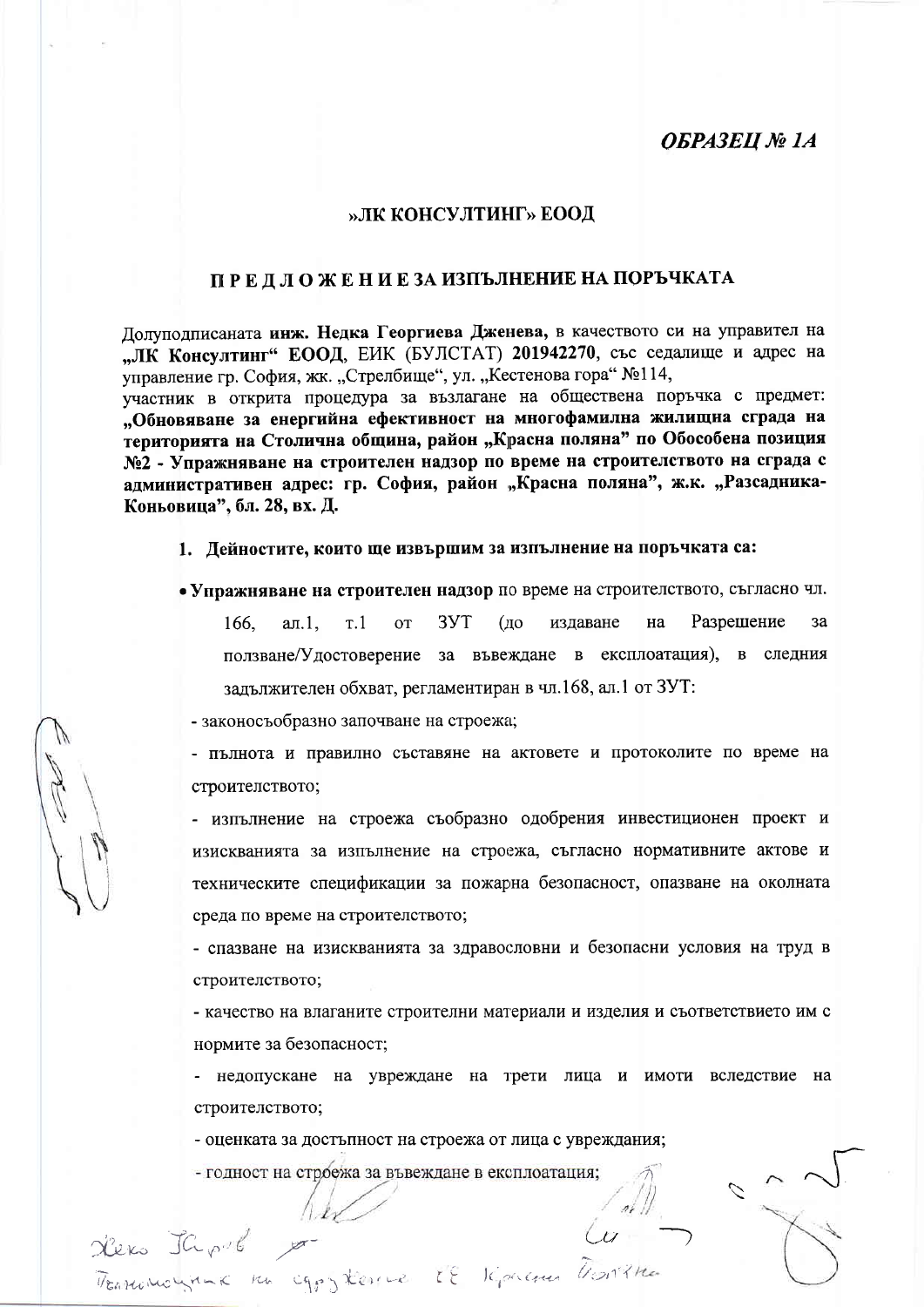- контрол върху предварителния график за изпълнение на СМР;

• Изготвяне и подписване на всички актове и протоколи по време на строителството, необходими за оценка на строежите, съгласно изискванията за безопасност и законосъобразното им изпълнение, съгласно ЗУТ и Наредба  $N_{2}/31.07.2003r$ . за съставяне на актове и протоколи по време на строителството;

• Откриване на строителната площадка и определяне на строителната линия и ниво за съответния строеж, в присъствието на лицата по чл. 223, ал. 2 от ЗУТ, при съставяне на необходимия за това протокол по Наредба №3 от 2003 г. за съставяне на актове и протоколи по време на строителството;

• Заверка на Заповедната книга на строежа и писмено уведомяване в 7дневен срок от заверката, компетентните органи в общинска администрация, РДНСК, РСПБС, Инспекция по труда;

• Изпълняване функциите на координатор по безопасност и здраве за етапа на строителството съгласно чл.5, ал.3 от Наредба № 2 от 2004 г. за минимални изисквания за здравословни и безопасни условия на труд при извършване на строителни и монтажни работи.

• Предоставяне пред Възложителя на тримесечни отчети  $\mathbf{M}$ окончателен отчет за извършения строителен надзор по време на изпълнение на строително - монтажните работи, съдържащ: списък на основните дейности (видове работи) от строежа като цяло, за които е упражнен текущ строителен надзор, съставените документи (актове), както за възникнали проблеми (ако има такива) и съответно необходимите мерки за решаването им.

• Изготвяне на Окончателен доклад за строежа, съгласно чл.168, ал.6 от ЗУТ, за издаване на Удостоверение за въвеждането му в експлоатация, включително всички видове технически и енергийни паспорти, съгласно Наредба № 5 от 2006 г. за техническите паспорти на строежите.

Внасяне на съответните окончателни доклади в Общинската администрация